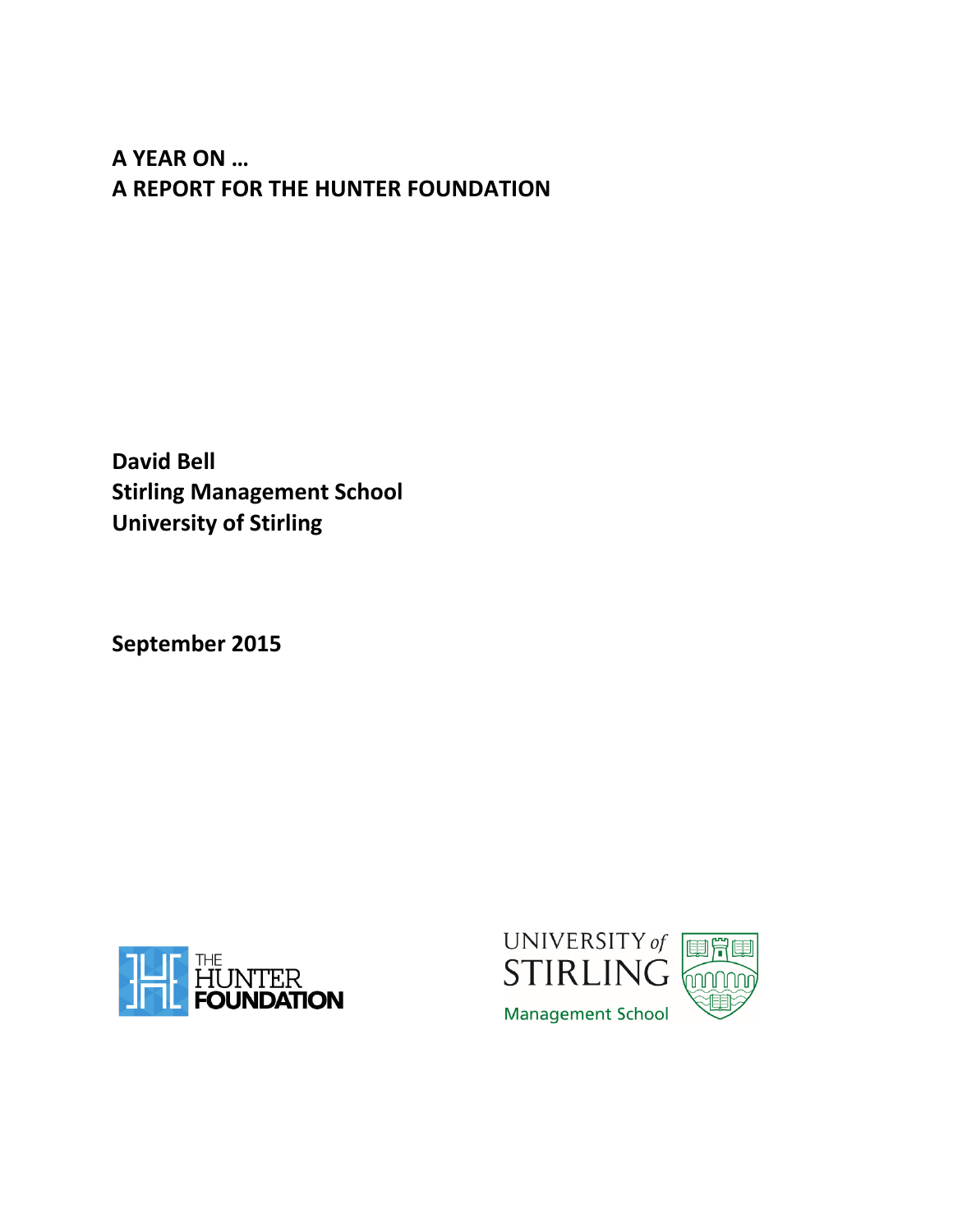# **FOREWORD**

**ONE YEAR ON…Sir Tom Hunter**

**Last year we set up scotlandseptember18.com to offer objective advice to voters on Scotland's YES-NO vote for independence. A year on we felt it important to review what was promised, what was delivered - or is in the process of being - what was missing and where we'd be had we voted YES.**

**Having voted NO after the historic "pledge" and establishment of the Smith Commission, will the new powers outlined to secure that vote be delivered? Yes and no.**

**Under new tax powers Scotland will take control of a further £ 17.4 billion of spending and need to find £ 2.7 billion for welfare support, so on tax Smith will be delivered assuming the Scotland Bill is, as is likely, passed. However on Welfare the Scotland Bill falls short on two counts; the Scottish Government can create new benefits but only for those that are being devolved, thus they cannot for example create a new benefit for the unemployed. Secondly the transfer of individuals from Disability Living Allowance to Personal Independence Payments is to go ahead even though these are to be devolved.**

So Yes and No but underpinning all of this is the fact that as of today this is a one year settle**ment and there is no Barnett type formula (as yet) governing future payments; in other words we have an ongoing and painful expectation of labored negotiations unless a fair and equitable formula is agreed upon.**

So far so good, well maybe. In effect this is a zero sum game and in fact Scotland may well be **worse off economically. Whilst conferring new powers so we can look after our own policies there is no new money in the pot and unless magic powers are to be deployed the new funds require administering so costs, not savings will be the order of the day. For clarity the £ 17.4 billion will simply be deducted from the block Barnett payment.**

**As to the UK Government's pledge that the NHS in Scotland would be safe - it's vacuous as they have no authority over how the Scottish Government allocates funds to the NHS. In fact Scottish spending on NHS is 8% high per person versus the UK, however that percentage gap has been dropping year on year.**

**So where would our economy be had we voted Yes? The White Paper outlining the case for Independence estimated oil revenues consistently at £ 7.5 billion PA whereas after the oil** price crash the OBR estimate for the next five years that its more likely to be £0.5 billion.

**Nobody is blaming the Scottish Government for the drop but 65 000 jobs have been lost and our budget would be circa £ 7 billion short.**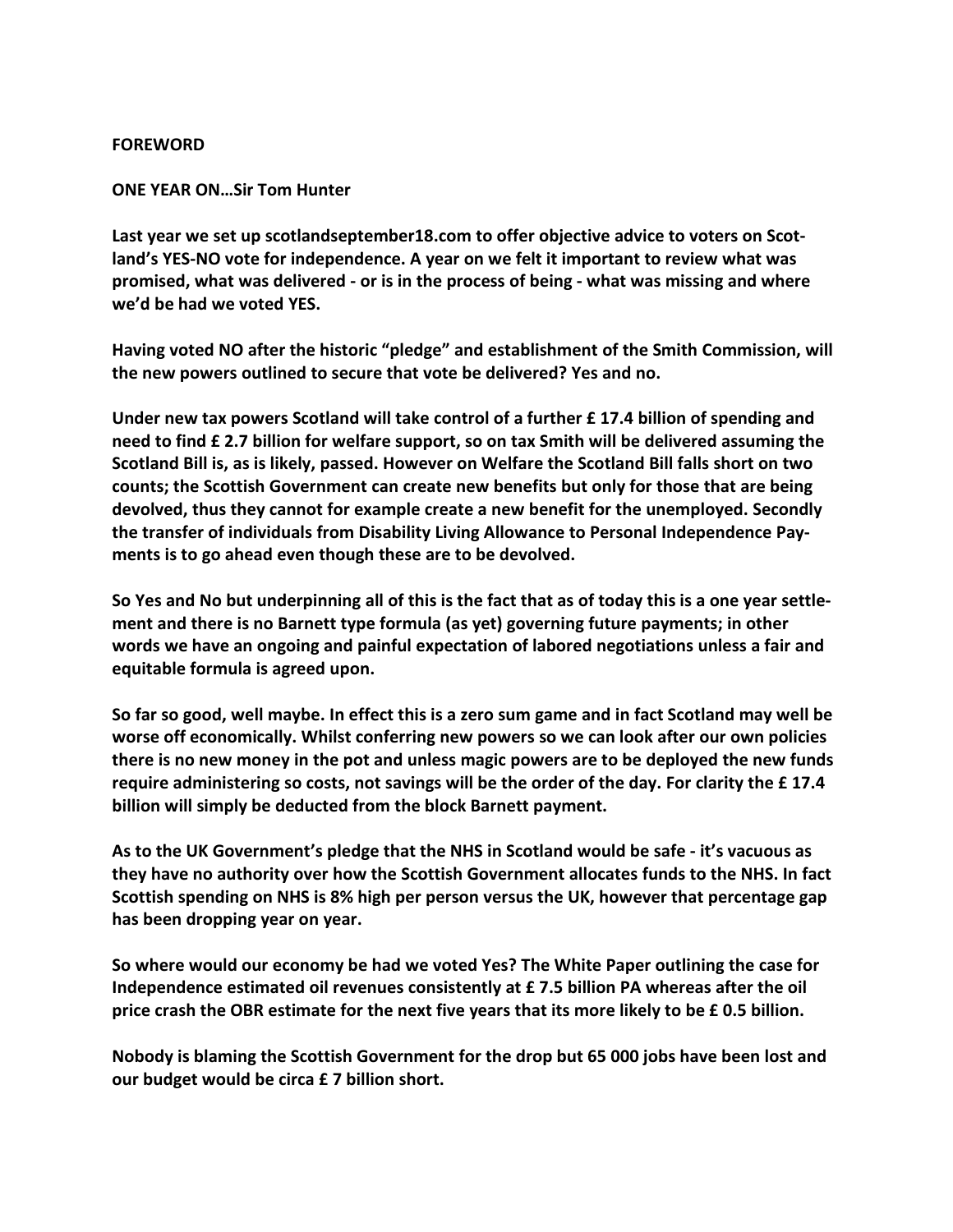**Clearly we would have faced either higher borrowings or increased austerity unless of course tax raising powers were deployed to offset the income loss. Regardless the numbers demonstrate the fragility of an oil based economy and underscore Scotland, and indeed the UK's, need to grow productivity, exports and entrepreneurship to build a more robust economic stability.**

**Are there any real conclusions one year on? Smith is in part being delivered; our NHS is as safe as the Scottish Government makes it and by delivering more powers we have reduced** our overall budget more likely than not. In turn we sit in a bit of a beggar's muddle where the **Scottish Government is negotiating with Treasury over settlements; a negotiation that will undoubtedly fuel consistent sniping that Scotland is not getting enough of its share. One thing Robert Smith may have missed was establishing an independent entity to manage that negotiation.**

**For me personally it's time to move on, move forward and use the powers we have. The population decided, politicians are democratically elected and should and must respect the decision of the voters.** 

**We are all ambitious for Scotland and it's time for us to come together, put our differences aside and focus upon building a more prosperous, productive and fairer Scotland where opportunity prevails for all.**

**Professor David Bell is to be commended for this concise and informative summary of where we are one year on.**

**Yours aye**

**Tom**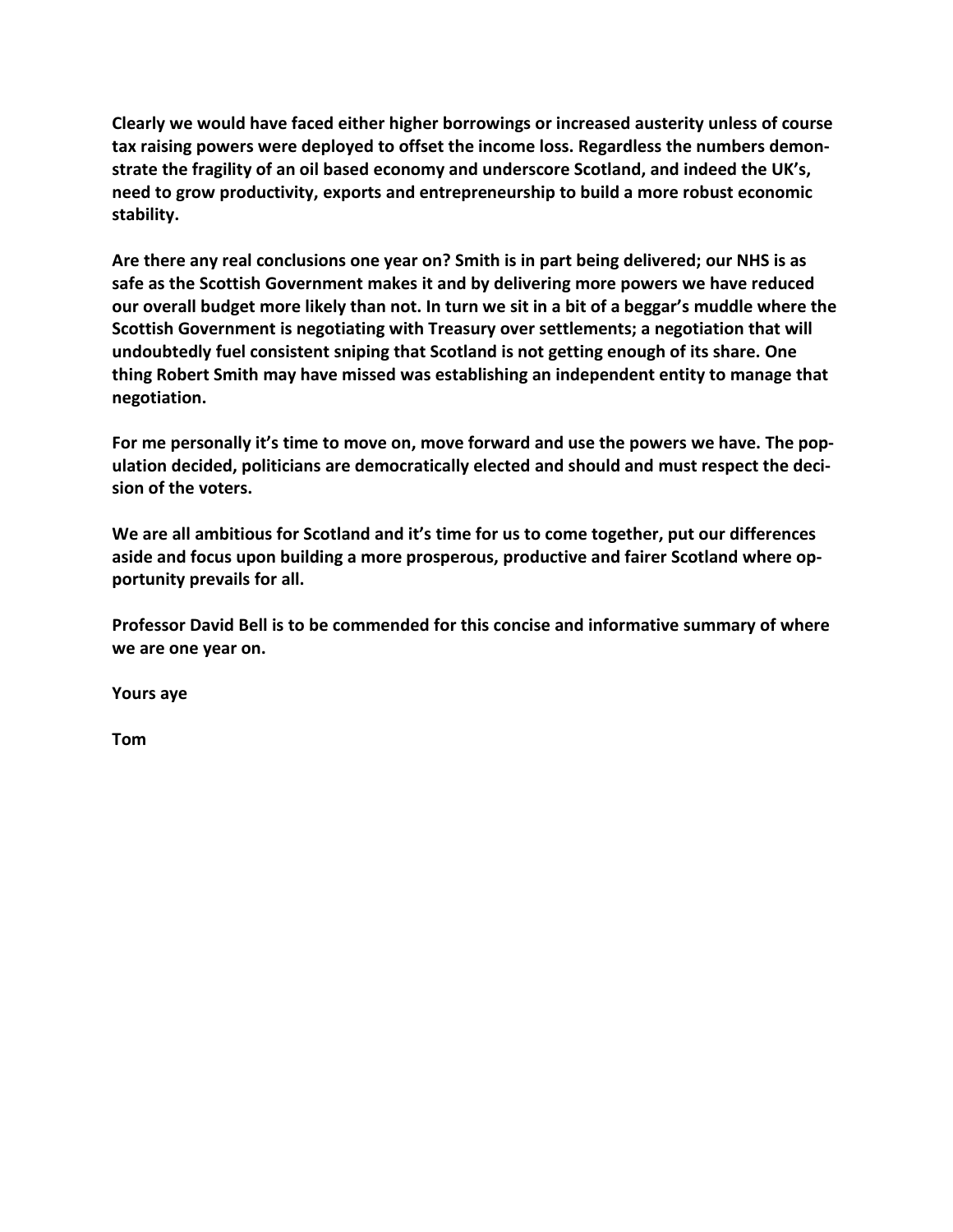# **EXECUTIVE SUMMARY**

• This paper assesses whether the "Vow" of the UK party leaders which promised new powers to Scotland has been upheld. It also speculates about what might have happened if the referendum had resulted in Scottish independence.

# **THE "VOW"**

- The tax powers coming to the Scottish Government will increase its revenue raising capability to £17.7bn out of a budget of around £30bn.
- The use of the tax powers will be constrained because VAT can only be assigned (due to EU regulations).
- Income tax offers the greatest potential for increasing revenues, but its use will be constrained by tax rates elsewhere in the UK and by the recent history where income tax rates have only moved in one direction – down.
- The size of the increase in tax revenues is significant, but there has not been an equivalent increase in tax flexibility.
- Income tax revenue will be the primary source of revenue to the Scottish Government,
- The proposed legislation on welfare powers for Scotland has diverged away from Smith on his welfare proposals in two important ways:
	- o The power to create new benefits only applies to those areas where responsibility is to be devolved. This implies that the Scottish Government could create a new benefit for carers, but not for the unemployed.
	- o The transfer of individuals from Disability Living Allowance to Personal Independence Payments is to continue even though these benefits are to be devolved. This is highly unpopular because the tests for PIP eligibility are widely thought to be unfair.
- The new welfare powers will add £2.7bn to the Scottish Government's budget.
- The part of the "vow" which pledged the safety of the Scottish NHS was not one that the UK parties could deliver because the NHS in Scotland is controlled by the Scottish Government. Public expenditure data suggest that Scottish spending on health has decreased year on year compared with England but still remains 8% higher per person.
- The "no detriment" principle means that, as the Smith proposals are implemented, the Scottish budget will be reduced by the amount it raises in taxes and increased by the amount it will spend on welfare.
- Whether, under the new powers, spending in Scotland on public services increases or decreases compared to the existing powers will depend on how well the Scottish economy performs compared with the rest of the UK and how willing the Scottish Government is to increase taxes.
- Overall the transfer of new powers will be at best a zero sum game with every likelihood given the new administrative burden required to service some of those powers - that the Scottish Government will have more control over Scottish affairs but less money than under previous fiscal settlements to invest unless tax varying powers are deployed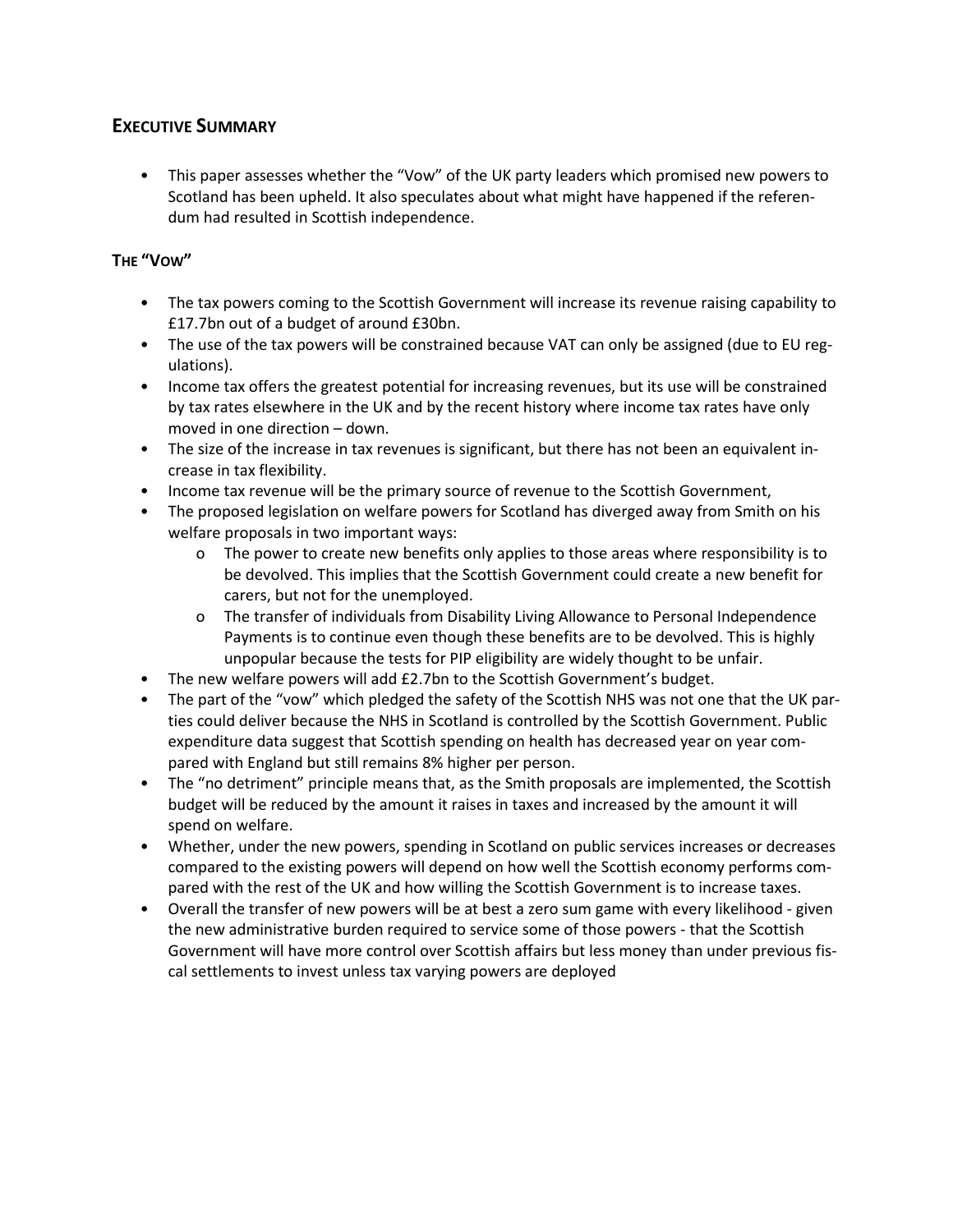#### **HAD SCOTLAND OPTED FOR INDEPENDENCE**

- In the long-run, it is impossible to predict how well or how badly the Scottish economy would perform under independence compared with remaining within the Union.
- In the short to medium term the collapse in the oil price would have posed a significant threat to the finances of an independent Scotland. The independence White Paper estimated oil revenues would be around £ 7.5 billion in 2016-17; the OBR now estimates that for the next five years that these will be around £0.5 billion.
- The collapse in the oil price is not the fault of either the UK or Scottish Governments. It is a function of changes in the global energy markets that have led to excess supply and sharp falls in government revenues in other resource rich economies such as Norway and Saudi Arabia.
- The fall in the oil price would have led to either an increase in taxation and/or a reduction in spending. An independent Scotland could, for example, eliminate defence spending, but that would still be insufficient to reduce its deficit to levels that could be considered manageable.
- Negotiations with the rest of the UK on the allocation of debt would be vitally important. On the one hand, the need to maintain good relations and not to impose costs on English and Welsh taxpayers might weight the argument in favour of accepting more debt; on the other, the fact that the debt is a legally liability of the UK rather than the Scottish Government would help the bargaining position of the Scottish Government.
- Debate on the currency would also be fraught. George Osborne argued that the rest of the UK would not accept a currency union. The other party leaders at the time agreed. The Governor of the Bank of England argued that monetary unions only work when supported by a fiscal union. The recent experience of Greece would be a salutary reminder of the consequences of failed monetary unions. Negotiation would likely focus on the extent to which Scotland would be willing to cede powers over tax and spending as the price of being part of the sterling area.
- The issue of pensions would arise for a newly independent Scotland in respect of the affordability of the state pension and public sector pensions if it was under pressure to reduce its budget deficit.
- There would also be complicated negotiations around eligibility for the state pension based on national insurance contributions made on both sides of the border and how to deal with crossborder occupational pensions. Some of this would have a negative effect on Scottish pension companies, which are an important part of Scotland's financial services industry.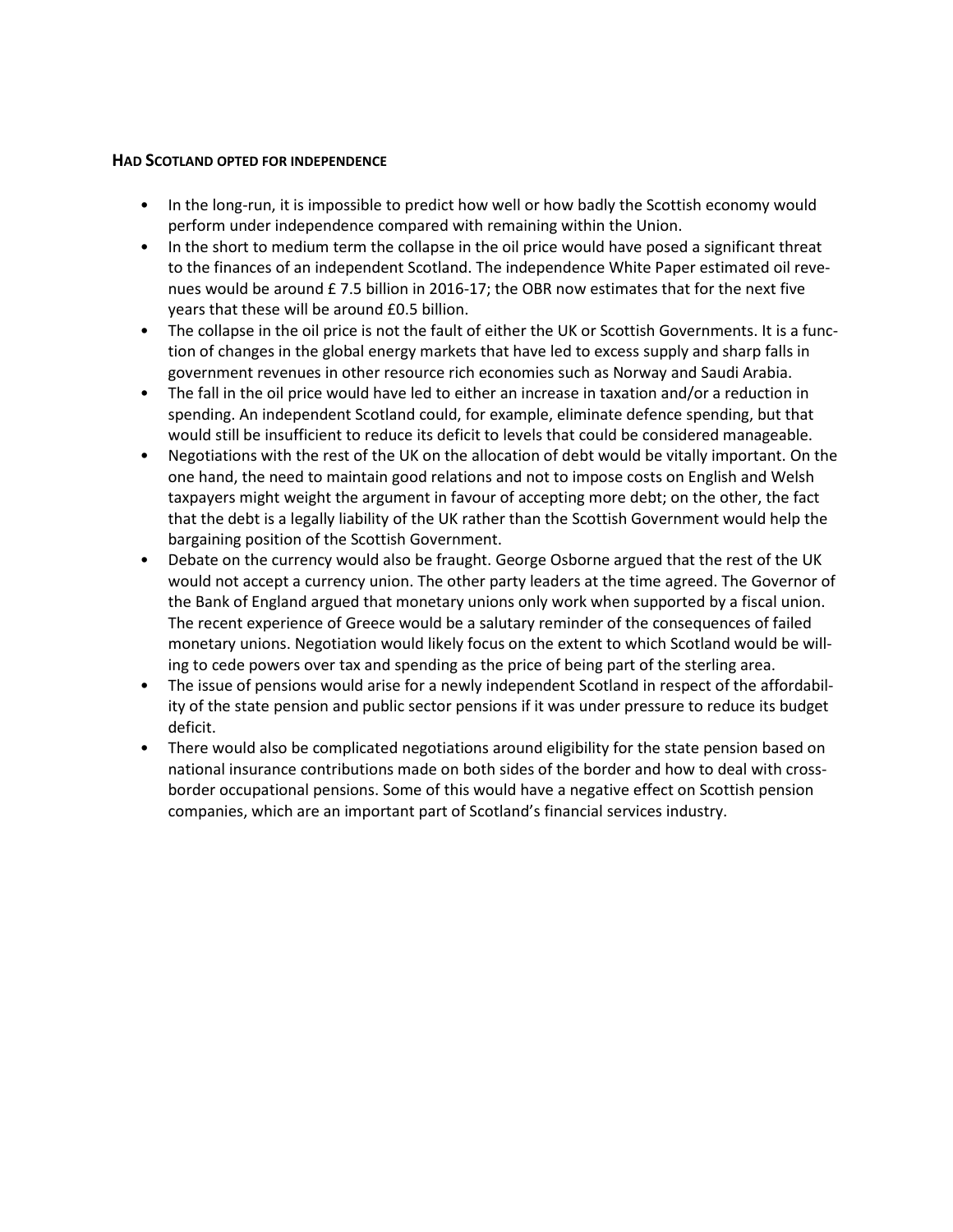# **1 Introduction**

It's been a year since the referendum on Scottish independence. This is a good time to take stock of what's happened since, particularly in relation to the economy and economic powers. It's also worth speculating what would have happened to Scotland's economy if it had voted for independence.

# **2 What has happened?**

Although the outcome was a "No" vote, the leaders of the main Westminster parties made a "vow" to the Scottish people that more powers would be delivered to the Scottish Parliament and that the NHS in Scotland would be safe. Has this vow been honoured?

The day after the referendum, David Cameron set up a commission under Lord Smith of Kelvin. His report, delivered in November 2014, recommended a raft of new economic and welfare powers for the Scottish Parliament. Then, in January 2015, the UK government produced draft legislation to implement Smith's proposals. This legislation is making its way through the UK Houses of Parliament and is likely to complete its journey before the end of 2015. Smith's main recommendations were in the areas of taxation and welfare. We look at these in turn.

# **New Tax Powers:**

The Smith Commission proposed that the following tax powers be transferred to the Scottish Government:

- Complete control over income tax, other than the personal allowance and income tax on savings and investments (worth £10.9 billion in 2012-13)
- The money raised from the first 10 percentage points of the standard rate of VAT will be assigned to the Scottish Parliament. Since the standard rate is currently 20 percent, this means that Scotland will receive half of the VAT raised here (worth £4.4 billion in 2012-13).
- Control over Air Passenger Duty (worth £227 million in 2012-13)
- The ability to set the Aggregates Levy a charge on commercial quarrying (worth £44 million in 2012-13).

Taken together, we estimate the value of the new taxes will be around £17.7 billion by 2016-17. Though this seems an impressive sum, these taxes do not give the Scottish Government a great deal of flexibility in reality. The main new revenue source will be income tax. But increases in income tax are highly unpopular in the UK. Their effect is felt most strongly by the "hard working families" that politicians are always trying to please or by high-earners who might consider reducing their labour input or moving to avoid high taxes.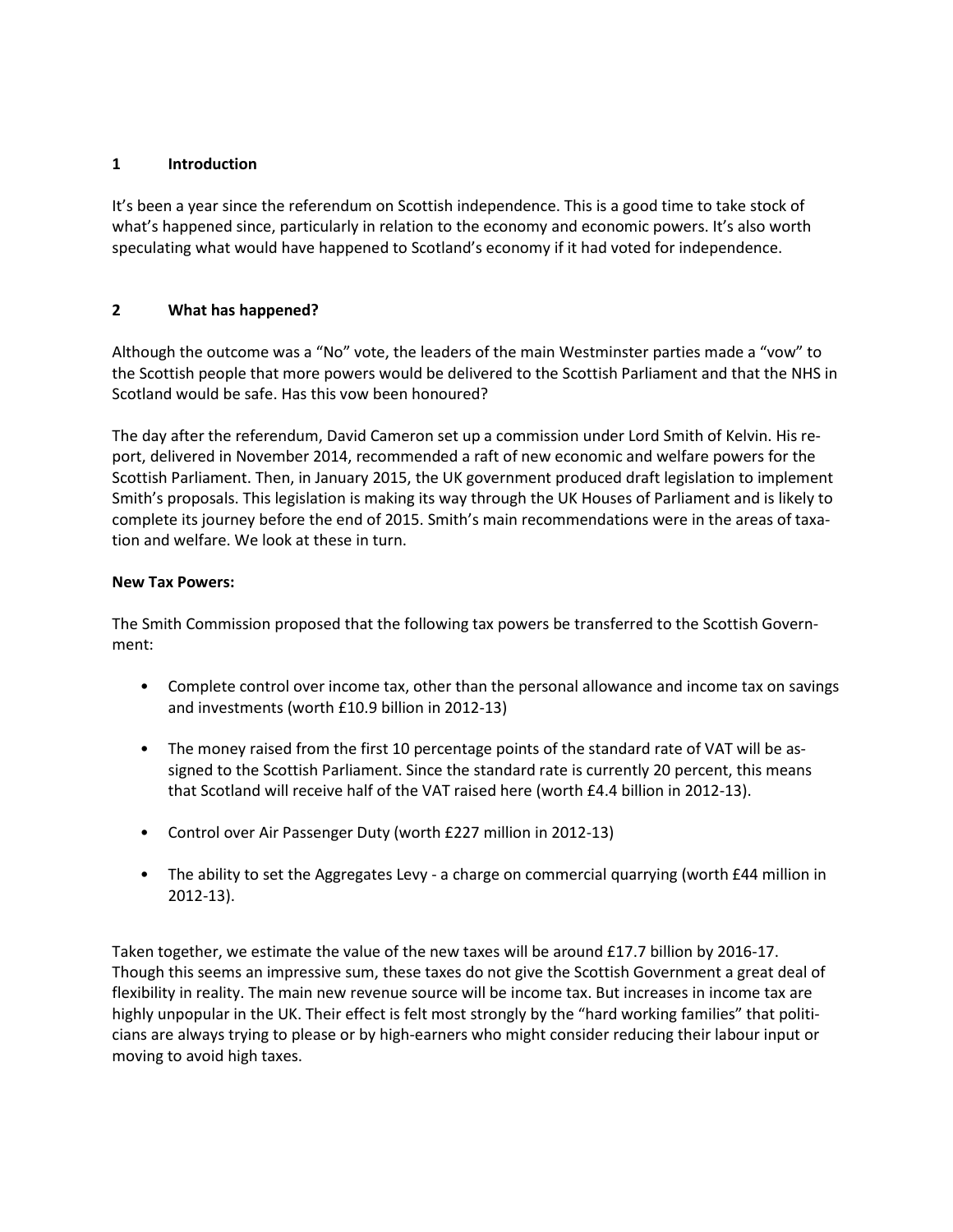Most recent Chancellors of the Exchequer, irrespective of party, have raised money from "stealth" taxes such as insurance premiums tax, which few people understand or have even heard of. Since 1979, the basic rate of income tax has never been increased. In fact, both Labour and Conservative Chancellors have cut the basic rate, which was 33% in 1979 and is now only 20%. It will be a brave decision for a Scottish Finance Secretary to reverse this trend.

Scotland will not control the VAT rate. Instead it will be assigned the revenues that are collected from the first 10p of the main VAT rate (currently 20p). The Scottish Parliament will not be able to change the VAT rate. This is prevented by EU regulations. However, increasing Scotland's growth rate will increase the purchases of goods and services in Scotland which in turn should raise VAT revenues. This way of assigning or sharing out tax revenues between different levels of government is very common in Europe and in federal countries, but is very rare in the UK, largely because central government has been unwilling to share tax-raising powers.

Because Smith's proposals cover a narrow range of highly visible taxes, the Scottish Government will not have access to the more subtle ways that recent Chancellors of the Exchequer have used to raise cash. Though there may be no reason in principle why Scotland should not increase income tax rates, Scottish Governments may not wish to put their popularity at risk by so doing.

The revenue from the new Scottish taxes will be added to the Scottish Government's budget. It will be able to spend them on any of the services that the Scottish Government provides.

Neither the media nor the population at large seem particularly interested in the fact that Scotland has already gained new tax powers. However, these will give a taste of things to come, particularly as far as income tax is concerned. They are the result of the Scotland Act 2012. The most important is the power to set the "Scottish Rate of Income Tax" (SRIT). This measure will give the Scottish Government a share of the revenue from each income tax band and will likely generate around £4.7 billion when it is introduced in 2016-17. In preparation for the introduction of SRIT, all income taxpayers normally resident in Scotland will be informed by HMRC of their liability to pay SRIT later this year. All employers will have to ensure that their payroll systems comply with SRIT. Some employers are taking advice on how to compensate employees should tax rates differ between Scotland and the rest of the UK.

The main difference between SRIT and the Smith proposal for income tax is that under Smith, it will be possible to set the basic rate, the higher rate and the additional rate separately rather than having to move them all together. Under Smith the higher rate can be increased without affecting the basic rate. Nicola Sturgeon has suggested there will be no increase in SRIT next year. Again, following our earlier discussion, this may be a recognition of the potential unpopularity of increasing income tax rates. Our estimate is that a 1p increase in SRIT would raise around £450m.

The Scottish Government will not be able to set the personal allowance for income tax; neither will it receive income tax on savings and investment. There are practical issues with both these aspects of income tax. Firstly, there is a strong interaction between working age welfare benefits and the personal allowance. Since working age benefits are largely being reserved by the UK government, there is a case for also retaining the personal allowance. Secondly, the taxation of savings and investments is extremely complex in a highly integrated capital market. Given that the revenues involved are relatively small, there is a case on costs grounds for taxing these at a UK level.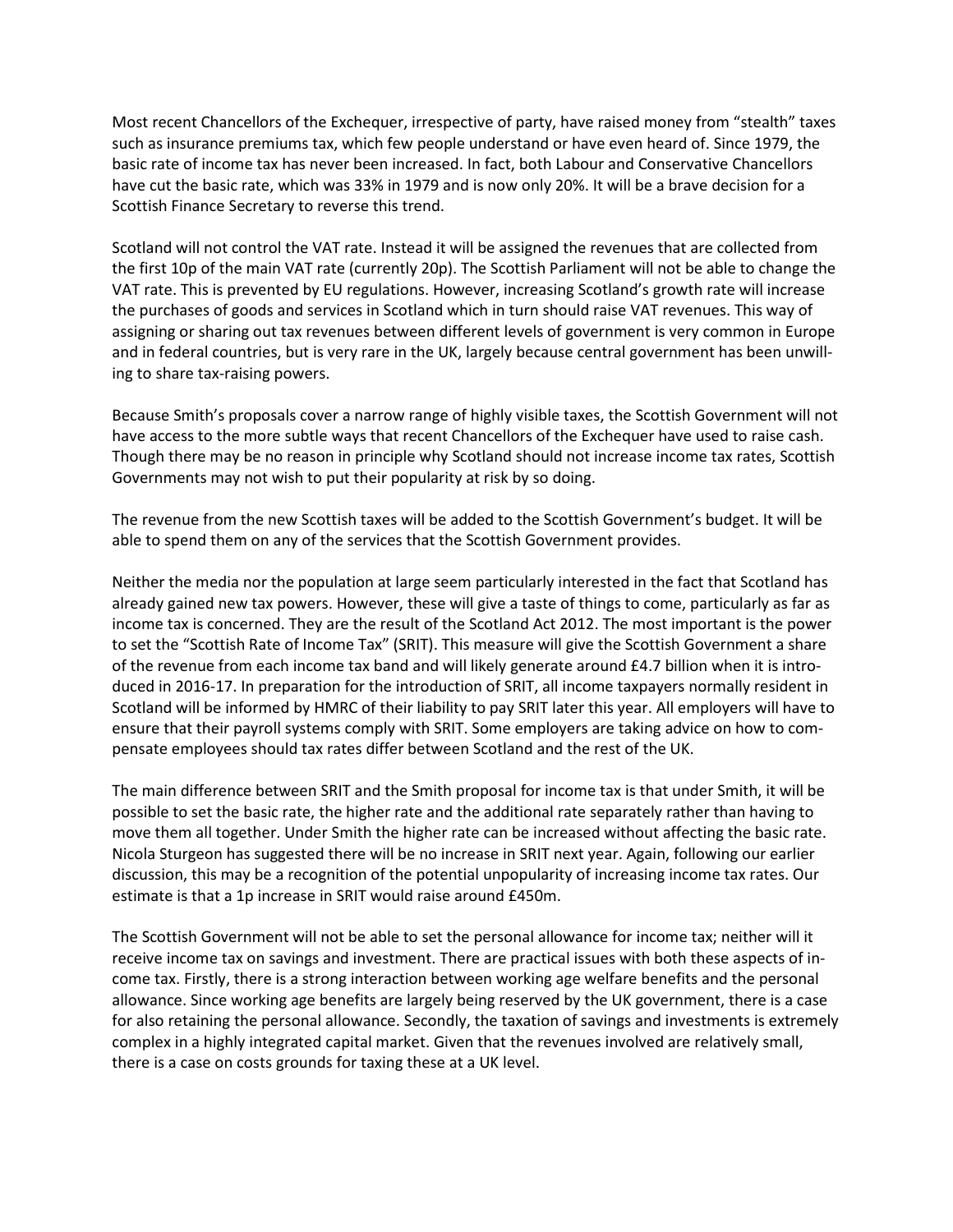Some have argued that Scotland should move towards a more Scandinavian tax and welfare system. Smith's proposals would allow this to happen, but in a limited way. The power to change the size of income tax bands and their rates would permit Scotland to lift the highest rate of income tax from its current 45p to 56.9p, the highest rate that applied in Sweden in 2014. Again, there may be a concern that this could have a negative effect on the economy given that the UK has a highly integrated labour market. Taxpayers might move away or not come to Scotland if they feel that tax rates are excessive. At present, there is insufficient information on which to base a sensible prediction as to how taxpayers may react. Because of this, it would be no surprise if the Scottish Government adopted a very cautious approach if there was pressure to move towards a more Scandinavian system.

Income taxes in Sweden differ in a further way from that in the UK. They are allocated in fixed proportions to county councils and to municipalities. This means that these bodies are less dependent on grants from central government and are more independent than is the case in Scotland. While the Smith Commission suggested that the Scottish Government looks to the possibility of further devolution of tax power *within* Scotland, it made no concrete proposals. An opportunity missed?

We know that in Scotland the amount of income tax paid varies widely across taxpayers: some pay a lot; most pay very little. This is best explained in a diagram. Figure 1 shows the proportion of total income tax paid by Scottish taxpayers ordered from those with least income to those with most income. So the diagram shows that the first 60 per cent of Scottish income taxpayers pay only 10 per cent of Scotland's total income tax revenues. The first 90 percent of Scottish taxpayers contribute just under 50 per cent of total income tax revenue.



# **Figure 1: Proportion of Scotland's Income Tax Revenue Paid by Scottish Taxpayers**

Source: HMRC Survey of Personal Incomes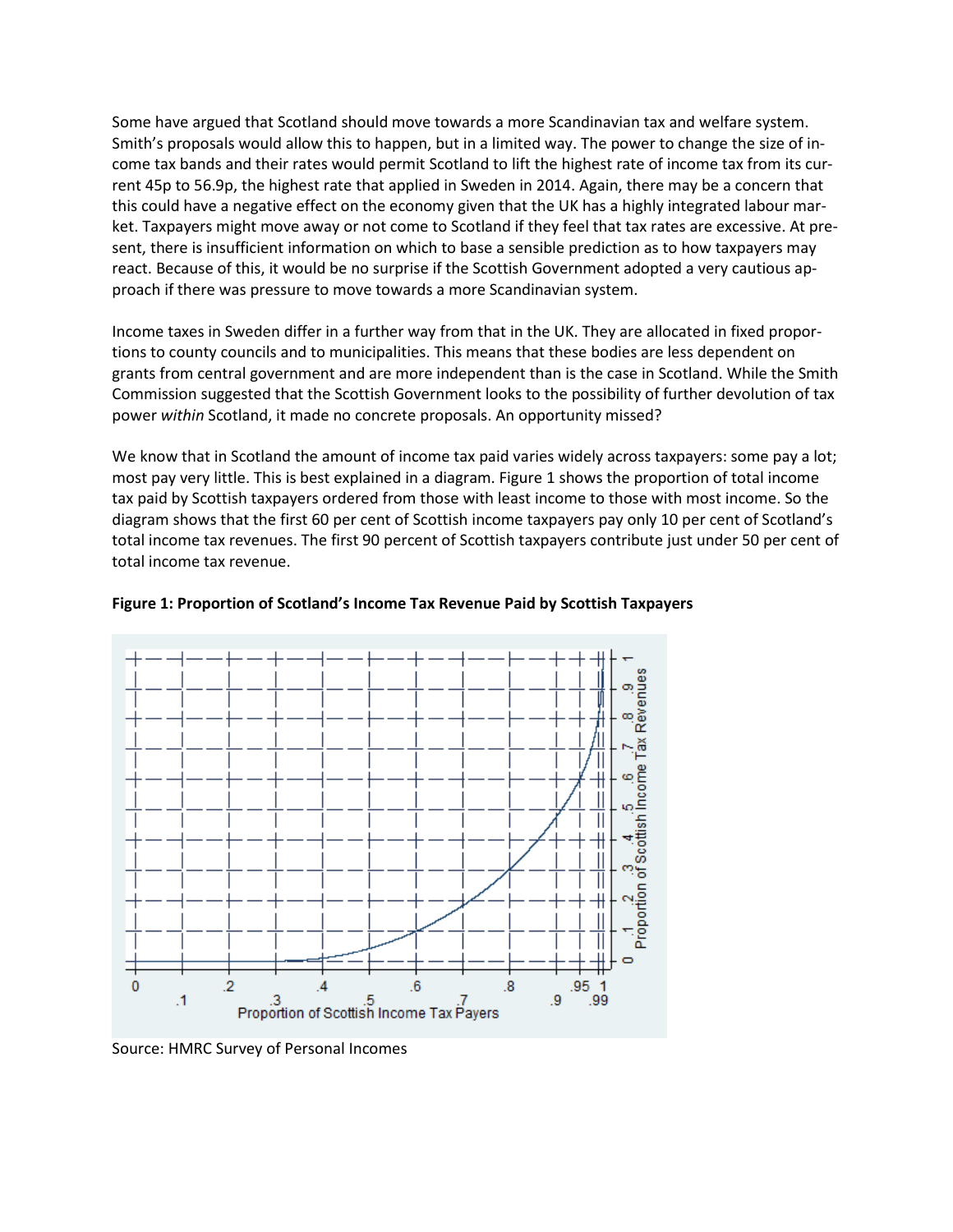This means that the richest 10 per cent of taxpayers pay more than 50 percent of income tax revenues. And the top 5 per cent of tax payers (those to the right of 0.95 in Figure 1) contribute 40 per cent of Scottish tax revenue. There are around 2.6 million taxpayers in Scotland – 5 per cent of these comprise around 130,000 people. Income tax will be the Scottish Government's main future revenue source, but a large proportion of that revenue is dependent on a relatively small number of taxpayers. So how this group reacts to changes in tax rates will be very important for the health of the Scottish economy.

The income tax power is the main fiscal element of the Smith Commission proposals. In theory, it gives the Scottish Government control of the largest source of tax revenue. But, like all governments, it cannot change the structure of this tax without taking into account its effect on the economy. It goes without saying that it will also take account of any such changes on its own popularity. Had Scotland become independent, the same considerations would apply.

# **New Welfare Powers**:

Smith recommended that the Scottish Government should be given new powers over welfare covering:

- Attendance Allowance, Carer's Allowance, Disability Living Allowance, Personal Independence Payment, Industrial Injuries Disablement Allowance and Severe Disablement Allowance. These benefits target carers, the disabled and those who are ill.
- Cold Weather Payment, Funeral Payment, Sure Start Maternity Grant and Winter Fuel Payment. These benefits are part of what is known as the Regulated Social Fund.
- Discretionary Housing Payments

It also recommended that the Scottish Parliament should have the power to create new benefits and to top up existing benefits.

Taken together, these benefits will be worth around £2.7 billion in 2015-16. The Scottish Government will have to find the money to pay for these.

Has the UK government delivered on Smith's welfare proposals? The Scotland Bill differs from Smith in two important ways:

- The power to create new benefits only applies to those areas where responsibility is to be devolved. This implies that the Scottish Government could create a new benefit for carers, but not for the unemployed.
- The transfer of individuals from Disability Living Allowance to Personal Independence Payments is to continue even though these benefits are to be devolved. This is highly unpopular because the tests for PIP eligibility are widely thought to be unfair.

While the welfare benefits mentioned in Smith will be transferred to the Scottish Government, the Scotland Bill does differ in significant ways from the Smith Commission's direction of travel.

Taken together, the new tax and welfare powers give the Scottish Parliament control of about 56% of government spending *in* Scotland or *for* Scots (UK defence spending is not generally in Scotland, but is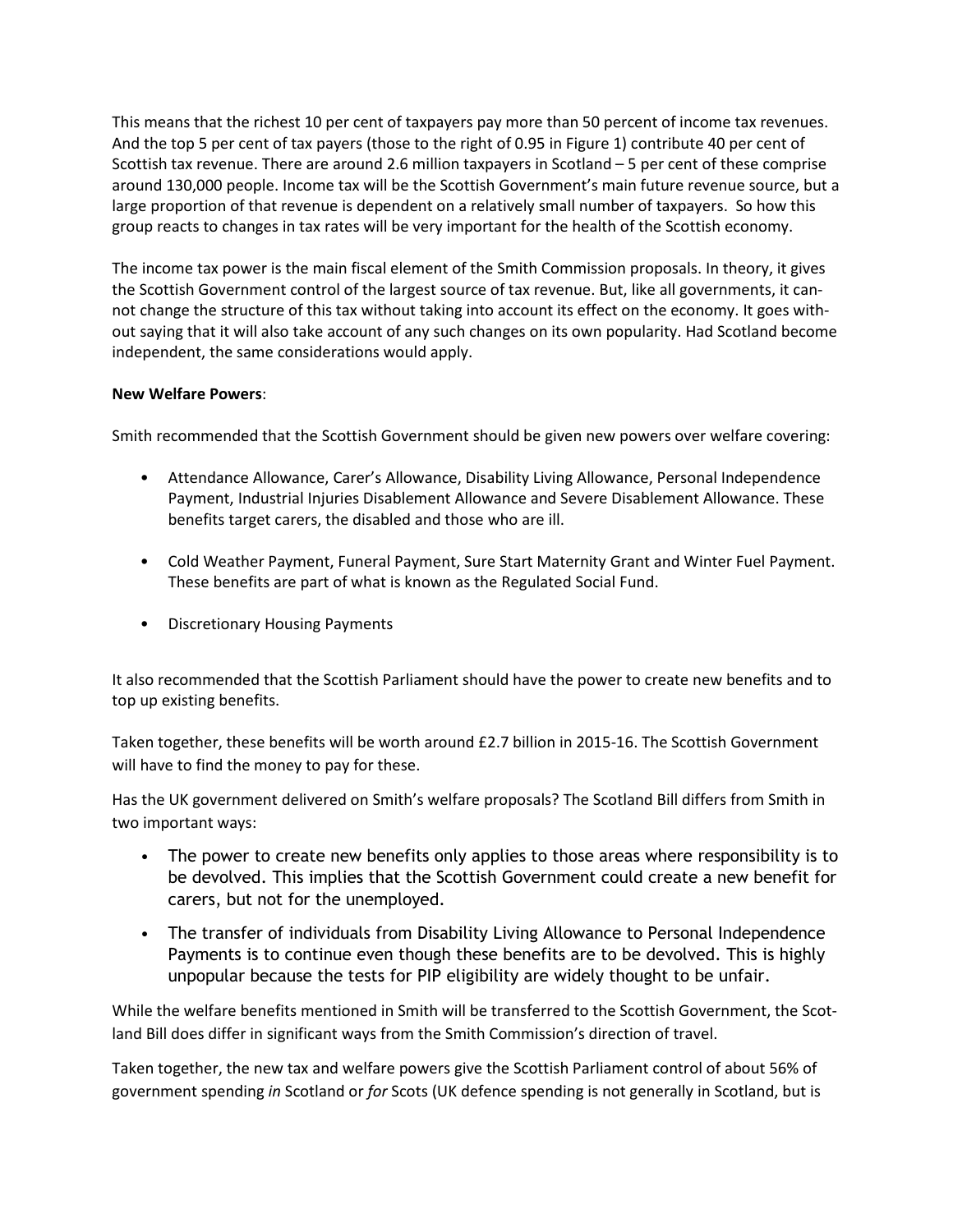counted as being for Scots). The Scottish Parliament will also control around 38% of tax revenues raised in Scotland. These proportions are very high compared with most territorial governments within larger nation states. After the Scotland Bill is passed, Scotland will have more fiscal freedom than almost all territorial governments in other countries.

However, the design of the new powers does not make it any easier for Scottish taxpayers to understand where their taxes are going and what they are paying for. The Smith Commission did not propose that new Scottish taxes be earmarked for particular services. As a rough guide, £17.7 billion is enough for the Scottish Government to pay for the NHS in Scotland, the police and criminal justice system and the new welfare powers that are coming to Scotland.

Other services provided in Scotland such as education, transport and the remaining welfare bill which covers the state pension, housing benefit and job-seekers allowance will be paid by taxpayers in the rest of the UK and by the remaining taxes paid by Scots. These include the other half of VAT, national insurance, fuel and excise duties. These sources of revenue will also be used to support services that are common across the UK - such as defence, international aid and, most importantly in value terms, interest payments on the national debt.

# **The National Health Service**

 $\overline{a}$ 

The "vow" also mentioned that the NHS would be safe if the Scottish electorate voted "No". Has this been achieved?

This is a difficult question to answer. The UK government does not control health care spending in Scotland. It has no say over how the Scottish Government sets its budget. The size of its budget depends on the taxes it gathers and its block grant from Westminster. So how the UK government can guarantee the safety of the NHS in Scotland is a bit of a puzzle. Perhaps the "vow" was meant to be interpreted as ensuring the safety of NHS funding in Scotland through the continuation of the Barnett Formula, which determines the size of Scotland's block grant.

But it's not entirely clear that the NHS has been safe in the Scottish Government's hands. The Institute for Fiscal Studies showed that from 2002-03 to 2011-12 spending per person on health grew more slowly in Scotland than in the UK as a whole<sup>1</sup>. Since the Scottish Government has almost complete control over health spending in Scotland, slower growth in health spending is its responsibility.

Do recent data confirm this IFS finding? Figure 2 shows the difference between health spending per head in Scotland and in England expressed as a percentage covering the period 2007-08 to 2013-14. It also shows the difference in spending per head on all public services. In 2007-08, Scotland was spending 17% more per person on health than in England. By 2013-14 this gap had fallen to 8%.

<sup>&</sup>lt;sup>1</sup> Institute for Fiscal Studies (2013) "Government Spending on Public Services in Scotland: Current Patterns and future issues", Accessed at: <http://www.ifs.org.uk/bns/bn140.pdf>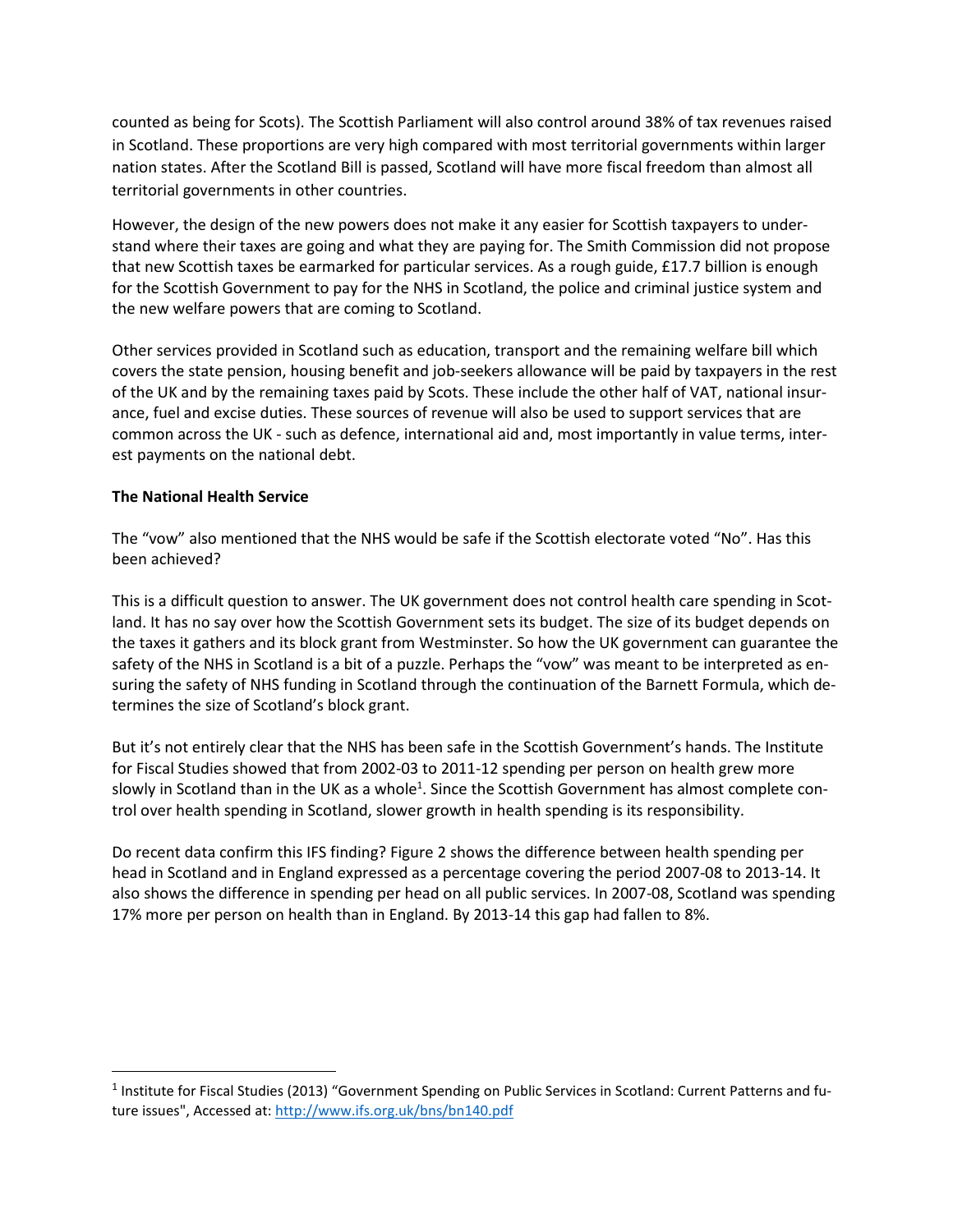

#### **Figure 2: Extra Spending per Head in Scotland Relative to England: Total and Health**

Source: Public Expenditure Statistical Analysis 2013 and 2015

Thus, the most recent data on public spending seem to confirm the IFS conclusion that spending on health in Scotland, while still above that in England, has been growing more slowly. The "vow" tried to reassure the Scottish public about NHS spending in Scotland, but that was a commitment that the Westminster parties could not really make.

# **Will the new tax and welfare changes mean that the Scottish Government has more to spend?**

After the Scotland Bill 2015 is passed, the Scottish Government will have new sources of revenue from the taxes it now controls. Does that mean it will have more to spend? The answer is probably no, at least for the first few years.

When Scotland raises its own taxes, taxes collected by the UK Government will fall by the same amount. So the block grant, which is the annual payment from the UK to the Scottish Government, will be cut since the UK government will have less tax revenue to spend on services for the people of England, Wales and Northern Ireland.

The size of the cut in the first year will be equal to the amount raised by Scotland's new taxes. In the language of the Smith Commission, there will be "no detriment" to either Scotland or the rest of the UK. So the Scottish budget won't change.

After the first year, the change in the block grant will be "indexed" to some external factor, most likely the growth of tax revenues in the rest of the UK. This will allow the Scottish budget to increase in size if the Scottish Government introduces policies that make Scotland's economy - and therefore its tax reve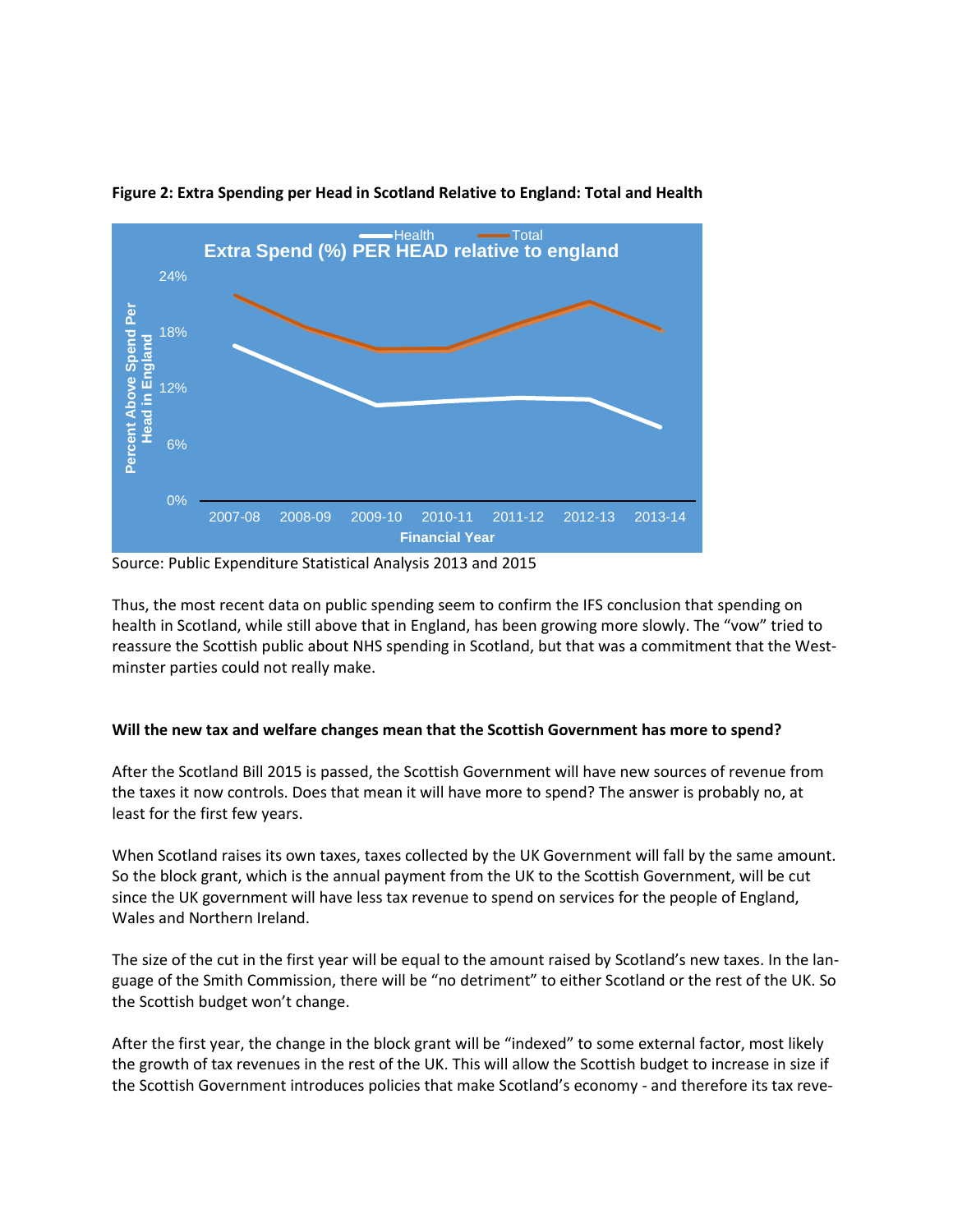nues - grow faster than the rest of the UK. If the Scottish economy fails to keep pace, the Scottish Government's budget will fall. Thus, the Scottish budget will face a new set of risks and rewards. It will be taking on much greater responsibilities for raising cash to pay for Scotland's public services. Of course, if Scotland had voted for independence, it would be fully responsible for revenue raising.

# **The Fiscal Framework**

Forecasting tax revenues is perhaps more of an art than a science: they are rarely correct. Some taxes are easier to forecast than others. Income tax is relatively easy since most people's income tends to be stable from year to year. But due to its size a small error in income tax forecast can mean a large change in revenues. At the other end of the predictability scale is revenue from oil and gas exploration as we shall see shortly.

The possibility of forecasting errors has two important implications. First, the Scottish government will have to be able to borrow to cover such errors. Having to close a hospital or a school because there isn't enough money in the kitty is not a recipe for political popularity. But where should the Scottish Government be able to borrow from and how much? One argument is that it should be allowed to borrow as much as it likes and take the consequences if it makes a mistake. But some argue that lenders will always assume that the UK will bail Scotland out if it has difficulty repaying its debts. This will make lenders more willing to lend and to offer lower interest rates. Those that argue that this would constitute an unfair risk for the rest of the UK suggest that Scottish borrowing should be limited by the Treasury to what seems a plausible range given the ups and downs of tax revenues. Another argument they deploy is that Scottish debt will count against UK debt for a number of internationally recognised measures. They would not wish international investors to take a more negative view of the UK due to the knock-on effects of Scottish debt.

Second is the question of who makes the forecasts. Politicians tend to argue that all is well with the economy and the future is bright, even when this is clearly untrue. There is therefore a need to have a body outside government charged with producing forecasts for the economy and tax revenues. In the UK, this task is carried out by the Office of Budget Responsibility. The Scottish Government has set up the Scottish Fiscal Commission to produce forecasts for the Scottish economy. However, questions have been raised about how well it is being resourced, given the importance of its task.

# **Conclusion**

The "vow" led to the Smith Commission which in turn has led to the legislation that is currently making its way through the UK Parliament. The main focus of this legislation is on tax and welfare powers. However, although the legislation largely reflects what Smith proposed, it does not make a very coherent package. The Scottish Government will now have to confront not only a set of risks and potential rewards, but also the realities of the economic implications of the tax and welfare decisions it takes. These may well lead to a more cautious approach to changes in tax and welfare than some may expect. Would the same have been true under independence? We consider this in the next section.

# **3 Suppose Scotland had voted for independence? What might have happened?**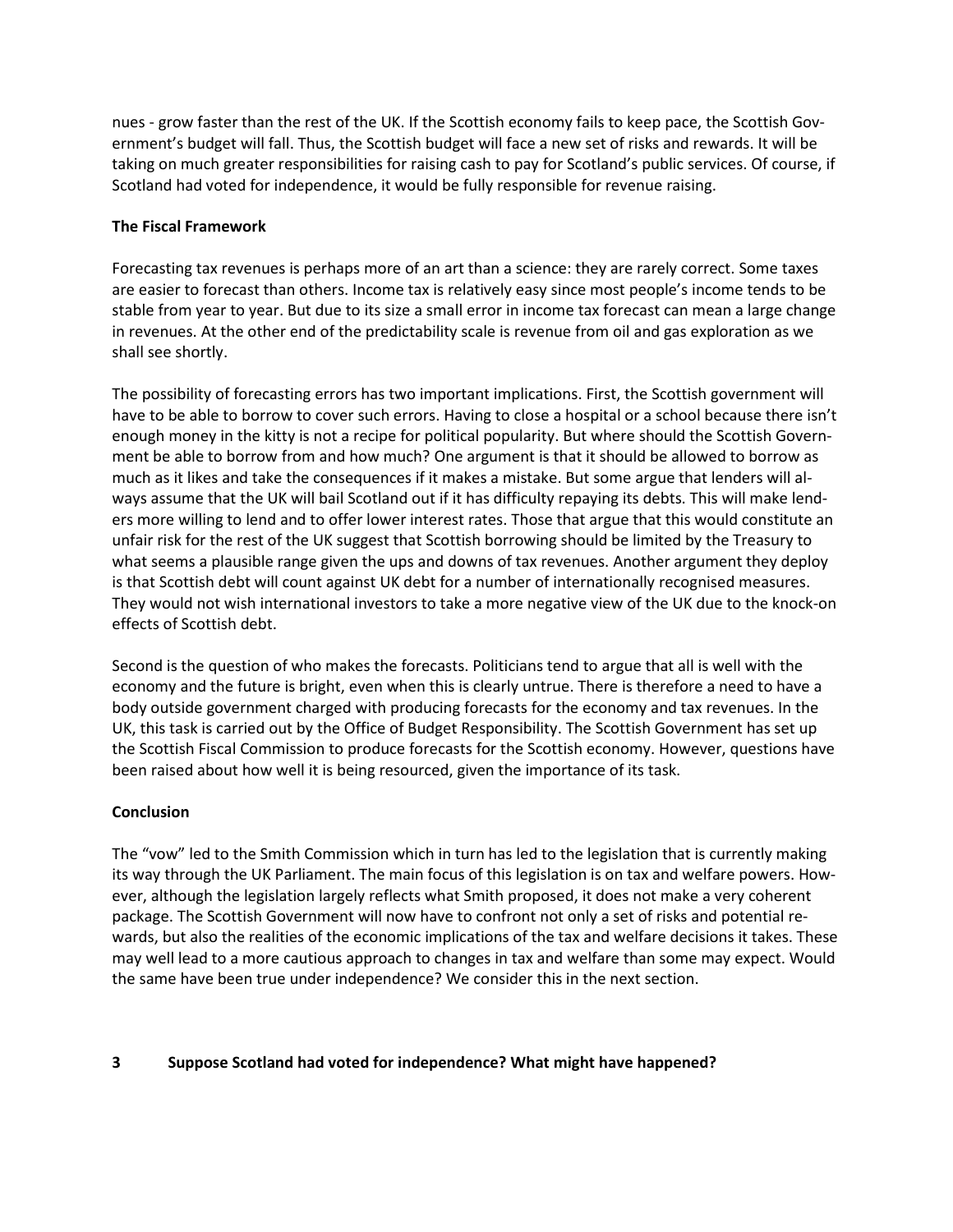In the run-up to the referendum there were times when it appeared possible, or even likely, that Scots would opt for independence. So what might have happened to the Scottish economy if the "Yes" campaign had won?

It is impossible to forecast what will happen to the Scottish economy in the long run either under independence or as part of the UK. Economic growth will depend on the productivity of Scottish workers. More rapid productivity growth means faster growth in tax revenues. In turn these tax revenues can be used to support Scottish public services. Productivity growth tends to be the result of long run factors such as education, entrepreneurship and capital investment.

Realistically, forecasts about the economic implications of independence can only apply to the short or medium run.

Would an independent Scotland be fairer and less unequal? Again almost impossible to predict. It isn't just taxes and benefits that determine levels of inequality.

There would undoubtedly be short term costs of setting up the institutions that an independent country needs. For example, Scotland would have to make arrangements with other countries as to how to tax individuals that spent some time in Scotland and some time in another jurisdiction. These "double taxation" treaties would take several years to set up. Costs would be incurred by the private sector as well as by government. Add to this a benefits system, all forms of market regulation and a central bank. Very difficult to put any sensible price on these because the costs will depend on decisions about the precise role of such institutions.

# **Currency**

If Scotland had become independent, would it still be using the pound? There is nothing to stop Scots using the pound. There are several countries outside the USA that use the dollar as their main currency.

There would however be a problem for banks based in Scotland. Banks need a "Big Brother" - a central bank - to whom they can run if they are short of cash. And to be confident about using banks, depositors like to have their money insured - deposit insurance. All of this would be very complicated if Scotland had no formal agreement with the rest of the UK about using the pound.

Some argue that a central bank is unnecessary. Banks should just go bust if they can't make good lending decisions. This does however create a problem for depositors. They won't want to put their money in a bank if they think it might collapse and they would consequently lose their deposits. Scotland had free banking (no central bank) between 1716 and 1845, so there is historical precedent.

However, there is debate as to whether it was successful. Interestingly, the potential introduction of new digital currencies may offer the possibility of returning to a less regulated banking system. But, for the foreseeable future, an independent Scotland could not successfully deviate from the internationally accepted structures of banking organisation and regulation.

Being formally part of the "sterling area" would require the agreement of the UK government. George Osborne argued that such an agreement would not happen. He has been re-elected. Changing this policy would be politically very difficult for him. Mark Carney, Governor of the Bank of England, argued that a successful currency union would require banking union and "shared fiscal arrangements" - agreements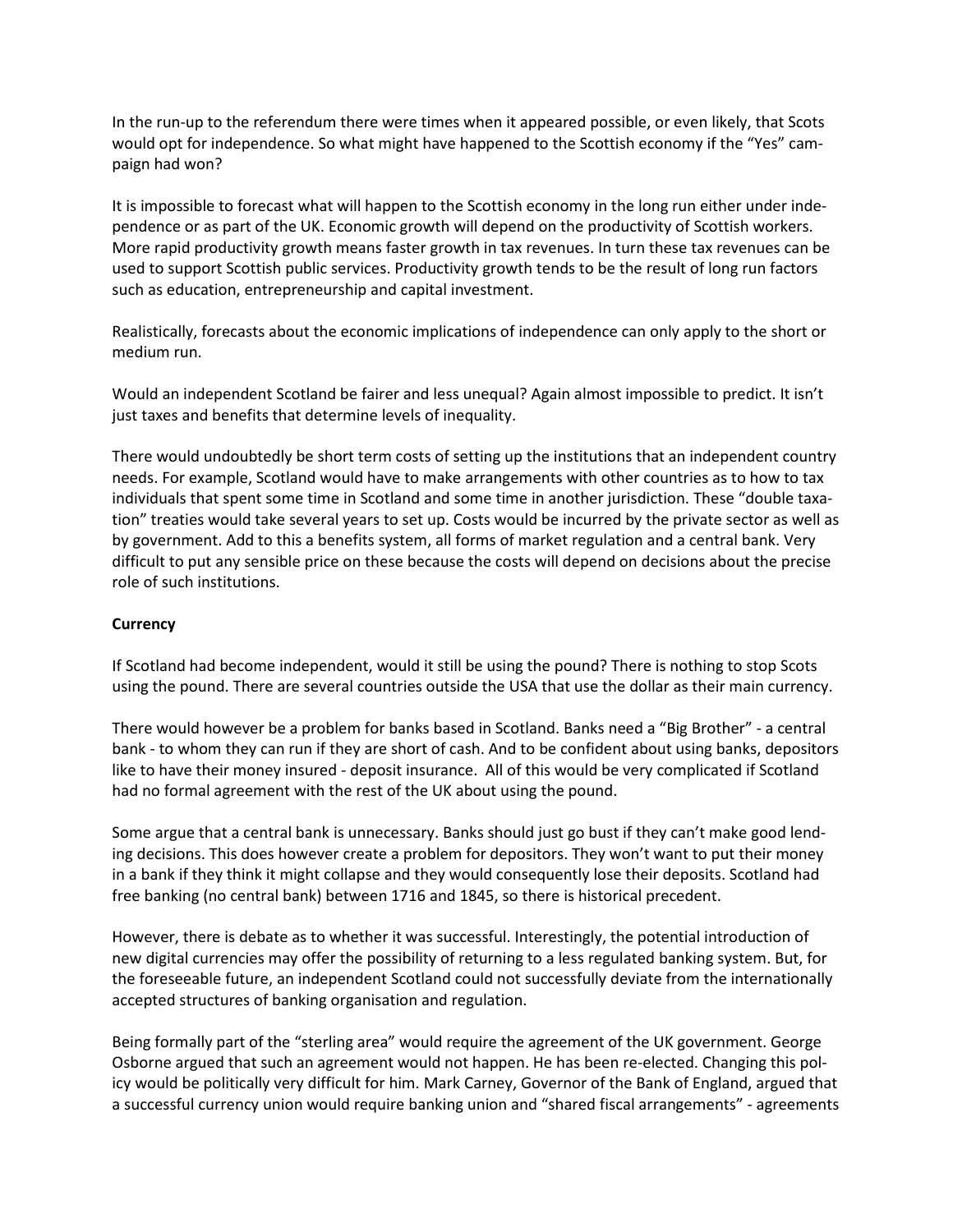about how taxes are set. This would be a severe problem for Scotland where one of the justifications for independence is the desire to set taxes differently from the rest of the UK.

If no arrangement could be reached, Scotland would probably have had to set up its own currency, at least in the short run. In the medium to long term, it could apply to join the euro, but recent events suggest that might be a mixed blessing.

The issue of currency was a critical factor in the referendum. Our survey of voters showed that they were particularly concerned about losing the pound and saw that as the most important risk that voting "Yes" would entail.

# **Debt**

At the start of 2015, UK government debt was £1.56 trillion. Scotland's population share (8.4%) of this debt is £131 billion. Scotland's estimated GDP in 2014, including oil, was £153.5 billion. Therefore, this level of debt would amount to 85% of GDP.

In 2016-17, the UK Government will spend £51 billion on the interest on this debt. Scotland's population share would be £4.3 billion. To put this in perspective, this is around £500 million more than is spent on Scotland's universities and colleges by the Scottish Government.

If Scotland had become independent, the size of the debt that Scotland took on would probably have been the major element in the negotiation with the Westminster Government. None of the debt is currently assigned to Scotland: it is all UK Government debt. Creditors expect the UK government to pay the debt as it becomes due. Therefore, the Scottish government would have to pay the UK government who in turn would pay the creditors. The fact that none of the debt is "Scottish" at present would clearly strengthen the Scottish government's hand in the negotiation.

The UK Government would probably argue that Scotland accepting a population share of the debt would be a fair outcome. A case might be made for a smaller total based on the positive contributions that North Sea oil revenues have made to the UK Exchequer in the last four decades. A case could be made for a larger total based on the long history of higher public spending per head in Scotland. It is perhaps unlikely that an amicable solution would be found on such an important issue even though this might have negative consequences for Scotland in terms of future access to capital markets.

# **Pensions**

The Scottish Government argued that after independence it would maintain the "triple lock" on the state pension. This means that the state pension will increase each year by either 2.5% or the rate of increase of earnings or the rate of increase of prices, whichever is the biggest. This is exactly the same commitment that the UK government has made.

Scotland has lower life expectancy than the UK but in future decades will have a larger proportion of its population aged over 65. The state pension would therefore account for a larger share of public spending in an independent Scotland than in the rest of the UK, requiring some combination of higher productivity, higher taxes or reduced spending on other government priorities if the triple lock pension commitment is to continue to be met.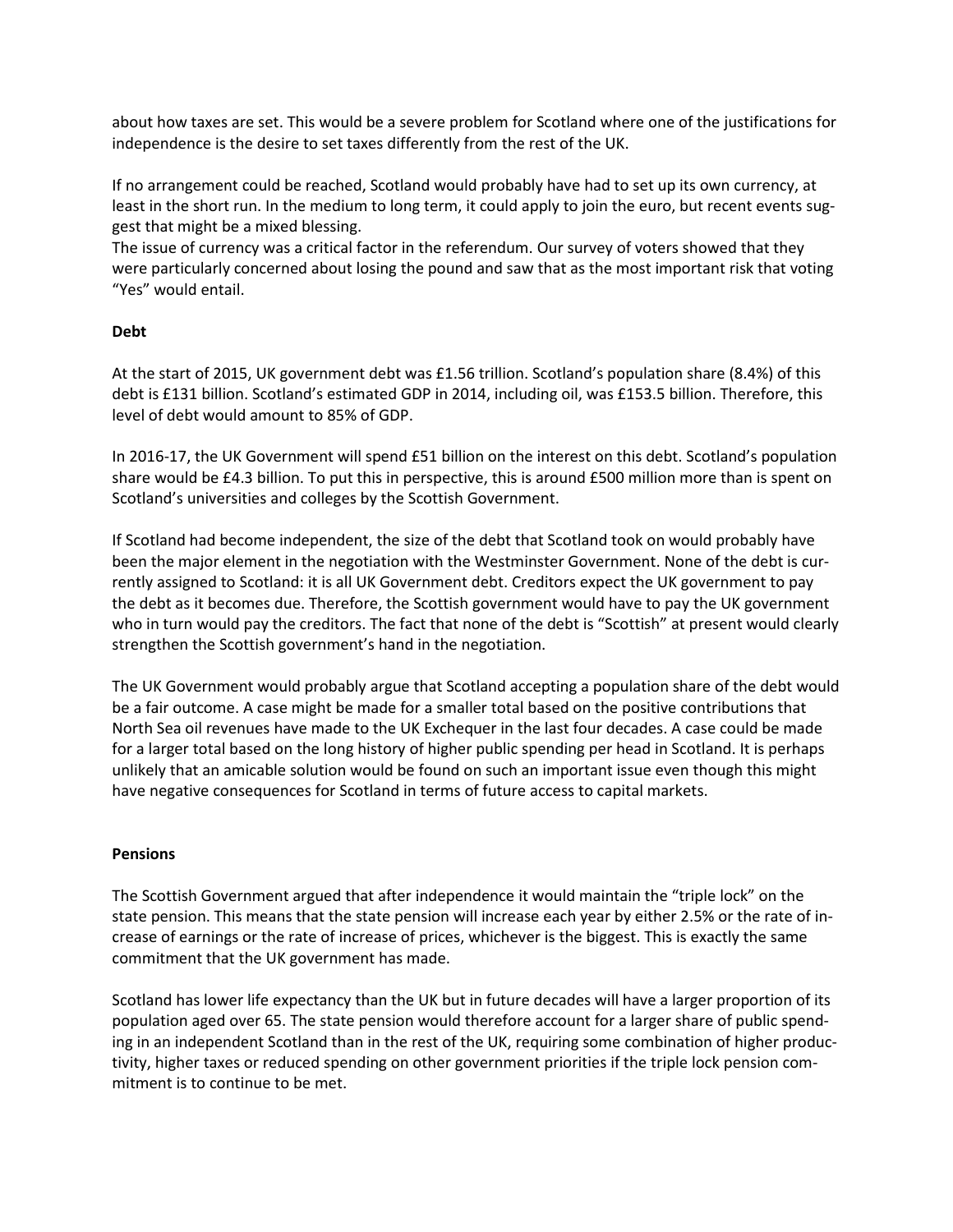Commitments to public sector pensions would also have to be met. In the 2016-17 draft budget, the Scottish Government has set aside £3.9 billion to meet commitments to public sector pensions. These are likely to rise in the future as increasing numbers of individuals previously employed in the public sector retire. But these commitments will have to be met whether Scotland is independent or not.

On the other hand, arrangements for private sector pensions would also have to be considered as a matter of urgency if Scotland became independent. The possibility of having a different regulatory regime for pensions in Scotland would be a matter of concern both to policyholders and to the pensions industry in Scotland. Pensions are a significant component of Scotland's financial services sector: regulatory risk would be potentially damaging to the competitiveness of Scottish pension providers with a significant proportion of their market in the rest of the UK.

# **What happened to oil and does it matter?**

Since the referendum, the price of oil has collapsed. As I write, the price is hovering around \$48 per barrel. Last September it was around \$100 per barrel. The fall in the oil price would have had a negative effect on an independent Scotland's balance sheet just as it has in oil-dependent countries such as Norway and Saudi Arabia.

The fall in the price of oil is not the fault of the Scottish Government. Neither can any of the blame be attached to the UK Government. It is the outcome of global events. There has been an increase in supply, partly caused by increased production in Saudi Arabia and by the success of the US fracking industry in extracting gas and oil from shale. The slowdown of the Chinese economy has weakened the demand. The glut of oil on world markets has led to a significant decline in its price.

# **Figure 3: Actual and Forecast Oil Revenues the White Paper and the Office of Budget Responsibility**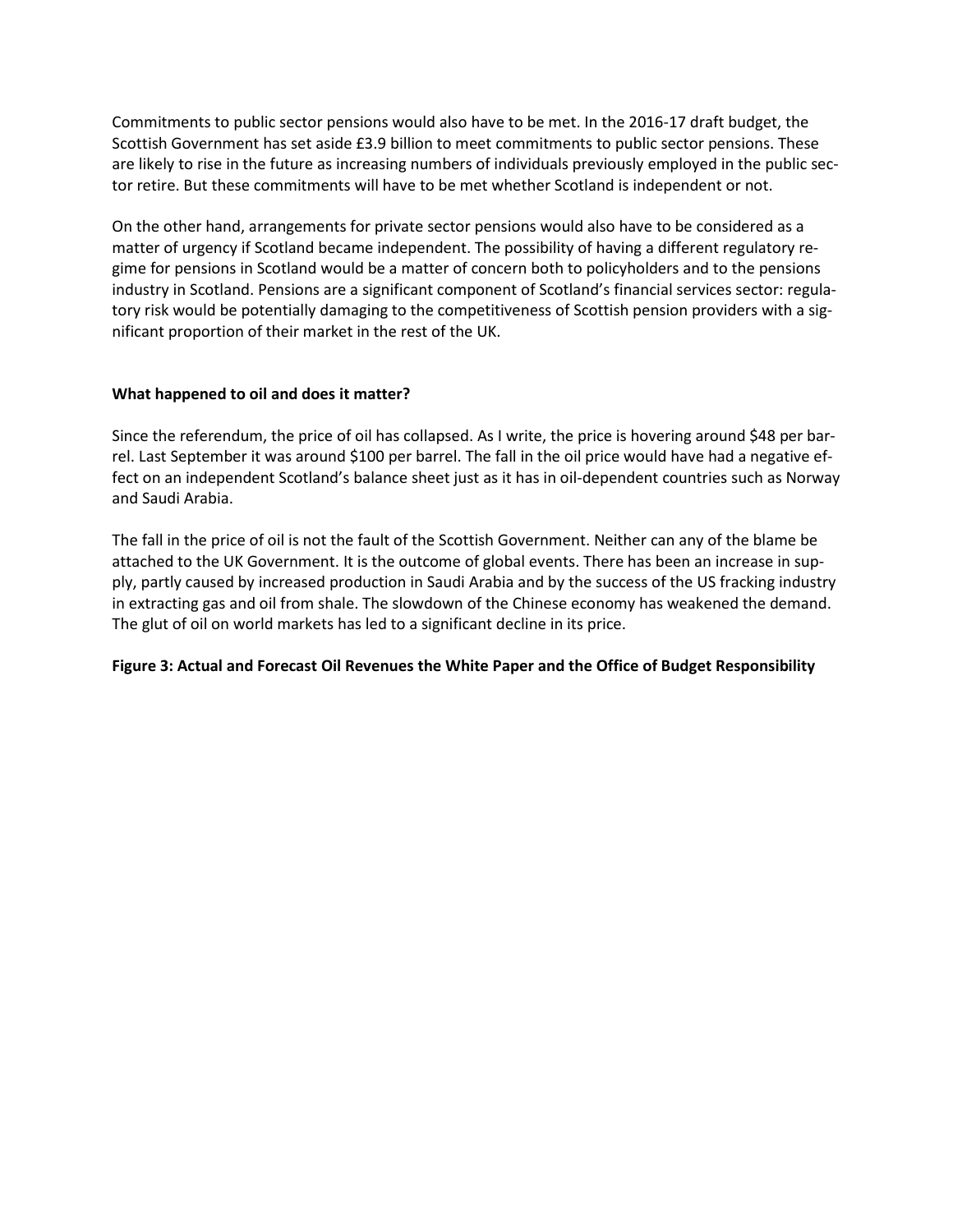

Sources: HMRC (2015) Tax Receipts, OBR (2015) Tax Forecasts, Scottish Government (2013) "Scotland's Future"

The current and expected effect on North Sea oil revenues has been dramatic. Between 2003-04 and 2013-14, Scottish oil revenues averaged £7.6 billion. The White Paper which made the case for independence included a forecast of oil revenues made in 2014. The middle of the forecast range was £7.5 billion - no surprise given the history of oil revenues in the previous decade.

But the collapse in the oil price has led to a drastic downward revision in estimates of the value of North Sea oil to the UK and Scottish economies (see Figure 3). The latest forecast from the Office of Budget Responsibility (OBR), which has had a track record of being overly optimistic about oil revenues, suggests that the annual contribution from North Sea oil to tax revenues is unlikely to exceed £0.6 billion for the next six years.

The long-run future for oil prices? Undoubtedly they will increase above current levels. But when? Recent events seem to suggest that supply is going to exceed demand for the foreseeable future. The implication is that the return to higher prices is not yet on the horizon.

# **Would an independent Scotland have had to cut public spending?**

Neither side in the referendum campaign could ignore the U.K.'s difficulty in balancing its budget. Both tried to paint the most optimistic picture of the Scottish economy. The "Yes" campaign described poli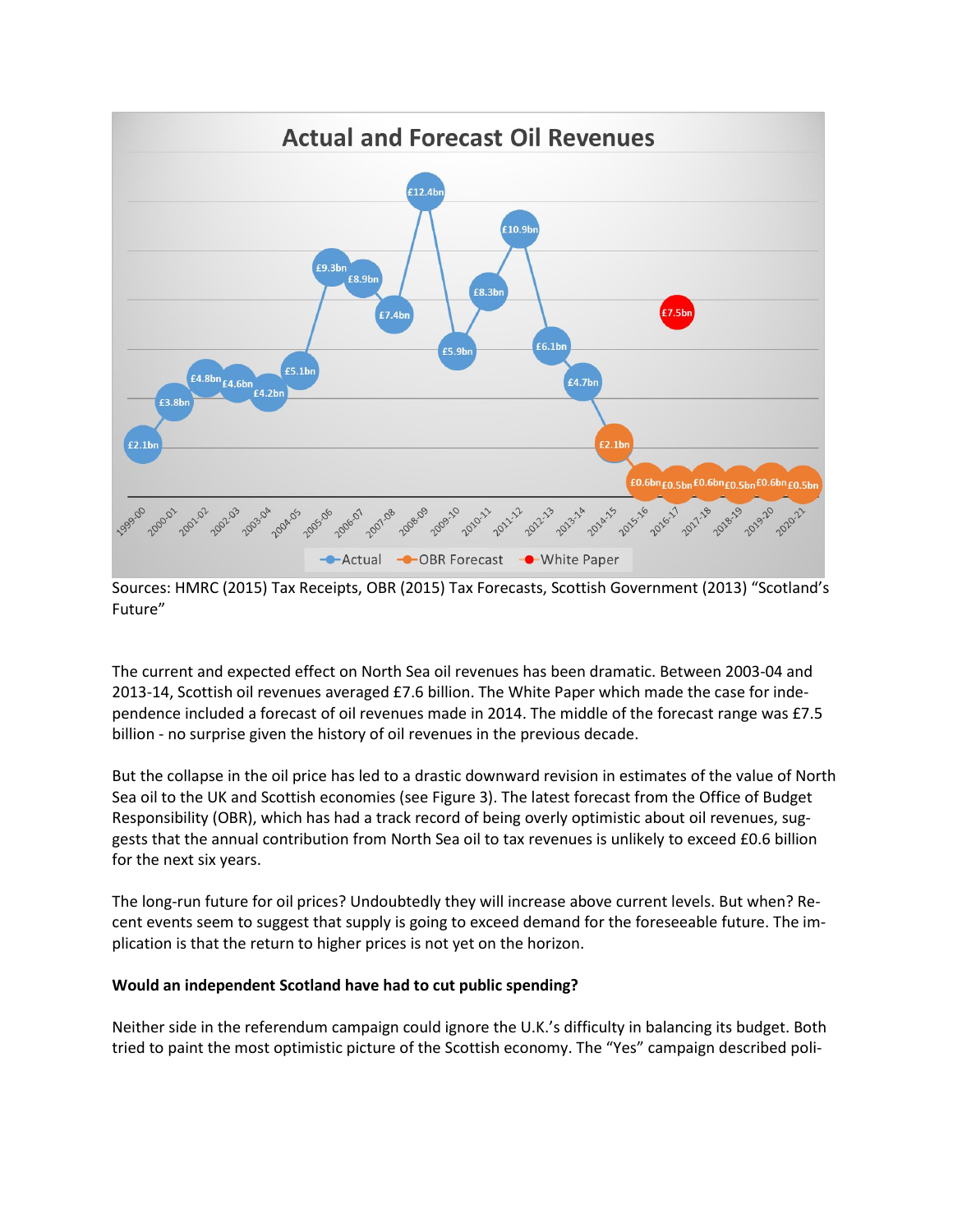cies that were intended to show how Scotland could come close to balancing its books. The "No" campaign argued that Scotland faced a significant fiscal deficit in the short run and would have no option but to cut public spending in order to prevent its debt rising unsustainably.

Let's start from the estimates of Scotland's finances in the White Paper<sup>2</sup> on Scottish independence and add some new information that has become available since the referendum. Table 1 shows the calculations:

|                                    | 2016-17     |
|------------------------------------|-------------|
| Total government spending          | £63.7bn     |
| Debt interest (population share)   | £4.3bn      |
| Onshore receipts                   | £56.9bn     |
| Offshore receipts                  | £0.5bn      |
| Net fiscal balance                 | $-£10.6$ bn |
| Deficit as share of GDP 2016-17    |             |
| Scotland                           | $-6.4%$     |
| UK                                 | $-2.2%$     |
| Difference between Scotland and UK |             |
| Percent                            | 4.2%        |
| Nominal                            | £7.0bn      |

# **Table 1: Scotland's Public Finances in 2016 – 17**

The White Paper estimated that spending in Scotland would be around £63.7 billion in 2016-17. This estimate was largely based on UK spending plans, including deficit reduction measures.

We now know that a population share of debt interest charges would cost an independent Scotland around £4.3 billion in 2016-17. However, there has been a drastic reduction in estimated oil and gas revenues to £0.5bn for 2016-17. As mentioned earlier, the fall in oil revenues is neither the UK nor the Scottish Government's fault, but does illustrate how volatile resource-based taxation can be. This would leave the Scottish public finances with a shortfall of around £10.6 billion, which would amount to around 6.7% of GDP. The OBR forecast is that the UK deficit in 2016-17 will amount to 2.2% of GDP. This leaves a difference of 4.2% between the Scottish and UK fiscal deficits - equivalent to £7.0 billion. This is reasonably close to recent estimates made by the Institute for Fiscal Studies<sup>3</sup>.

 $\overline{a}$ 

<sup>&</sup>lt;sup>2</sup> Scottish Government (2013) Scotland's Future: Your Guide to Independence, Page 75

<sup>&</sup>lt;sup>3</sup> Institute for Fiscal Studies (2015) Full Fiscal Autonomy Delayed? The SNP's Plans for Further Devolution to Scotland Accessed at: http://www.ifs.org.uk/publications/7722